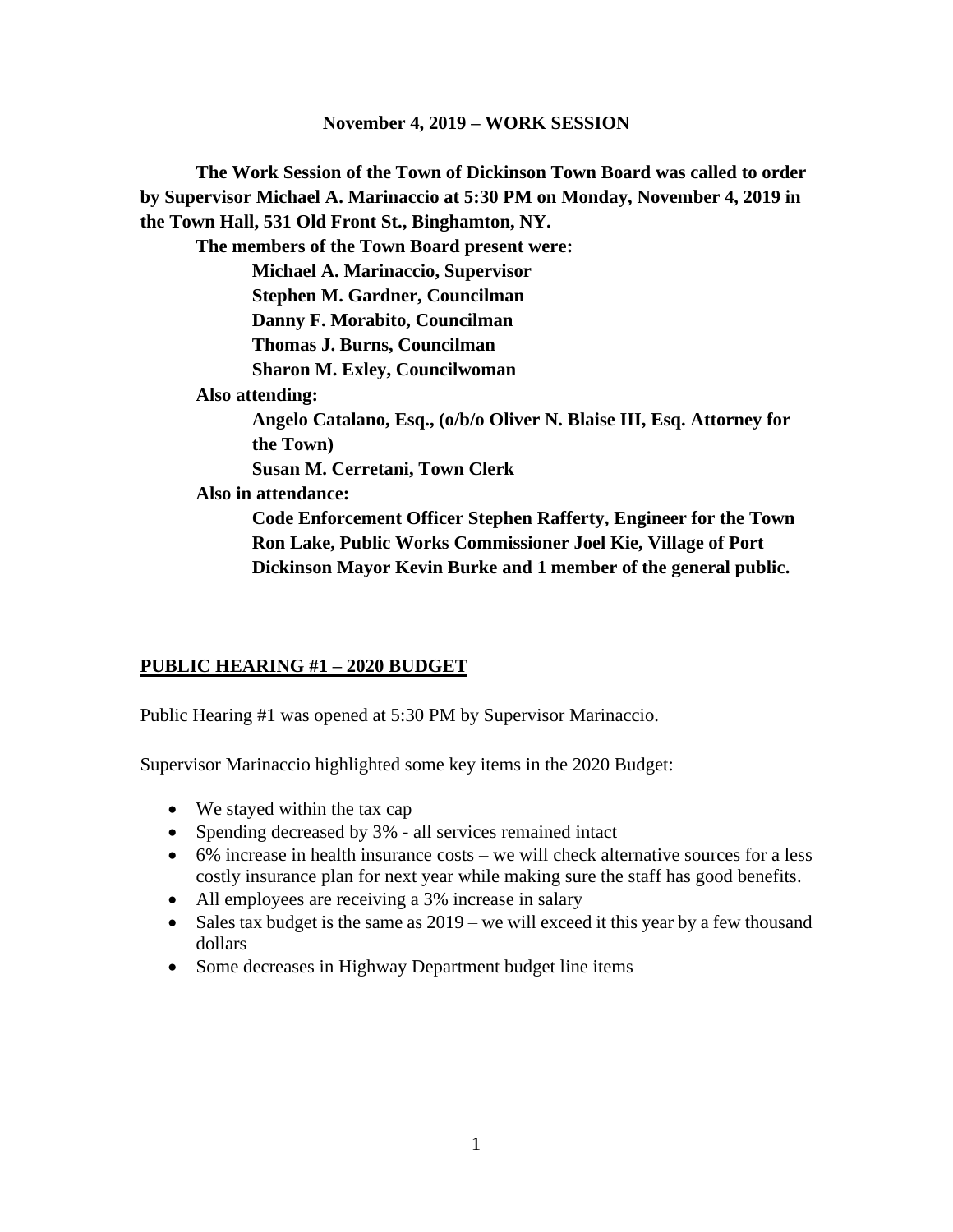#### **NOTICE OF PUBLIC HEARING ON THE PRELIMINARY BUDGET OF THE TOWN OF DICKINSON FOR THE YEAR 2020**

NOTICE IS HEREBY GIVEN that the preliminary budget of the Town of Dickinson for the fiscal year beginning January 1, 2020 has been completed and filed in the office of the Town Clerk of the Town, Dickinson Town Hall, 531 Old Front Street, Binghamton, New York 13905, where it is available for inspection by any interested citizen during office hours.

The Town Board of the Town of Dickinson shall hold a public hearing on said preliminary budget of the Town at the Dickinson Town Hall, 531 Old Front Street, Binghamton, New York 13905, on Monday, November 4, 2019 commencing at 5:30 p.m., showing such changes, alterations and revisions as shall have been made therein by the Town Board. At such public hearing, any person may be heard in favor of or against the preliminary budget as compiled or for or against any item or items therein contained.

The following are the proposed year 2020 salaries for the elected officials of the Town:

| Supervisor                       | \$23,814.00         |
|----------------------------------|---------------------|
| Town Council members (4)         | $$10,070.00$ (each) |
| Town Clerk                       | \$36,207.00         |
| <b>Public Works Commissioner</b> | \$48,688.00         |
| Town Justices (2)                | \$21,857.00 (each)  |

Pursuant to the requirements of Chapter 258 of the laws of 2008, this shall service as notice of the exemption report. The report is posted on the Town's bulletin board, is annexed to any tentative or preliminary budget, and shall become part of the final budget.

Anyone has the right to provide written and oral comments and ask questions concerning the entire budget or any portion thereof. Handicapped individuals or senior citizens who require assistance in attending said public hearing, or in furnishing comments and suggestions, should contact the undersigned Town Clerk to request such assistance.

By order of the Town Board of the Town of Dickinson

|  | Dated: October 15, 2019 | Susan Cerretani |
|--|-------------------------|-----------------|
|  | Town Clerk              |                 |

Public Hearing #1 was opened to questions. None being heard.

Public Hearing # 1 was closed at 5:36 pm.by Supervisor Marinaccio.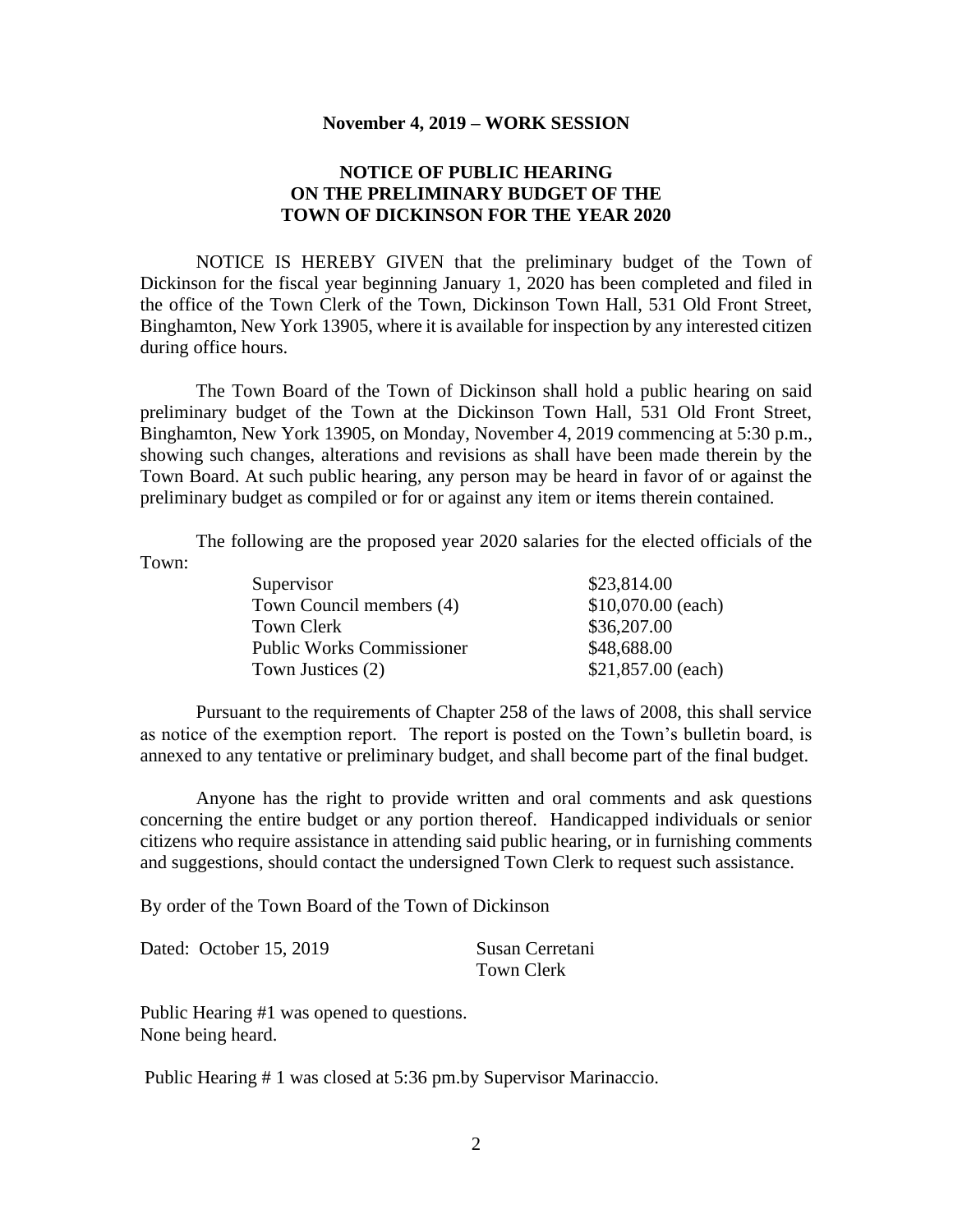### **PUBLIC HEARING # 2 – REPEAT OFFENDER LOCAL LAW**

Public Hearing # 2 was opened at 5:37 by Supervisor Marinaccio

Attorney Catalano gave the basic background of the proposed Local Law: Under the Law we must give property owners 30 days to remedy the property code violation. What often occurs is that the property owner will clean up the property on the 29<sup>th</sup> day and then the cycle repeats itself.

Under the proposed law, the Town would assess a fee for continued repeat inspection of property violations. Those receiving multiple notices of violation within a 12-month period will be subject to an inspection fee set forth in the proposed fee schedule. An appeal procedure has been built into the local law. Property owners can appeal the fee against them. The offender can pay upfront at the Clerk's office within 45 days, otherwise it will be assessed against their taxes.

Attorney Catalano explained that the Town would be assessing a fee (not a fine).

### **TOWN OF DICKINSON NOTICE OF PUBLIC HEARING**

NOTICE IS HEREBY GIVEN that a public hearing will be held by the Town Board of the Town of Dickinson on November 4, 2019 commencing at 5:45 p.m. at the Dickinson Town Hall, 531 Old Front Street, Binghamton, New York regarding a local law entitled:

"A Local Law Amending Chapter 462 entitled 'Solid Waste Management'"

The purpose of this Local Law is to set inspection fees for recurring violations of the Solid Waste Management Code.

TAKE FURTHER NOTICE that the environmental significance, if any, of the proposed local law will be reviewed by said Town Board incident to and as a part of said public hearing.

Persons with disabilities who require assistance in attending said public hearing, or in furnishing comments and suggestions, should contact the undersigned to request such assistance. Communications in writing in relation thereto may be filed with the Town Board or at such public hearing.

Dated: October 18, 2019 SUSAN CERRETANI

Town Clerk, Town of Dickinson

Public Hearing # 2 was opened to questions.

Public Hearing # 2 was closed at 5:38 pm by Supervisor Marinaccio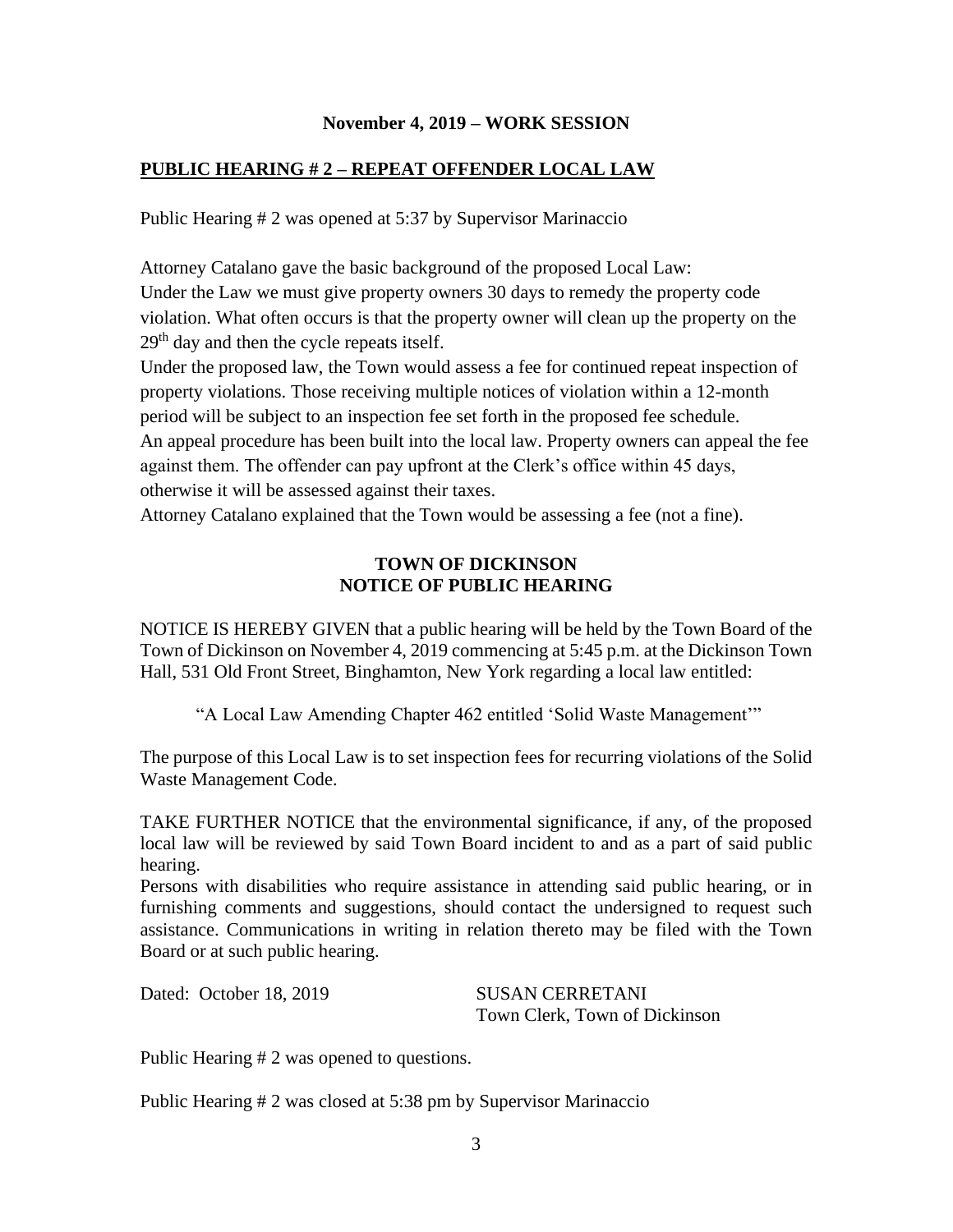# **PUBLIC HEARING # 3 – VILLAGE OF PORT DICKINSON FIRE PROTECTION CONTRACT**

Public Hearing # 3 was opened at 5:38 by Supervisor Marinaccio

Mr. Marinaccio noted that this is a 3-year contract.

### **NOTICE OF PUBLIC HEARING TOWN OF DICKINSON**

NOTICE IS HEREBY GIVEN that a public hearing will be held by the Town Board of the Town of Dickinson at 5:40 p.m. on November 4, 2019 at Dickinson Town Hall, 531 Old Front Street, Binghamton, NY, to consider a new fire protection contract with the Village of Port Dickinson for Fire Protection District 3.

The Village of Port Dickinson would be paid \$30,800 for 2020, \$31,500 for 2021, and \$32,200 for 2022. The contract would require adequate insurance be maintained, and the Port Dickinson Fire Company to answer and attend all fire calls in the District.

Any resident of The Town of Dickinson shall be entitled to be heard upon said proposed contract. Persons with disabilities who require assistance in attending said public hearing, or in furnishing comments and suggestions, should contact the undersigned to request such assistance. Communications in writing in relation thereto may be filed with the Town Board or at such public hearing.

Dated: October 18, 2019 SUSAN CERRETANI

Town Clerk, Town of Dickinson

Public Hearing #3 was opened to questions. None being heard.

Public Hearing # 3 was closed at 5:39 pm by Supervisor Marinaccio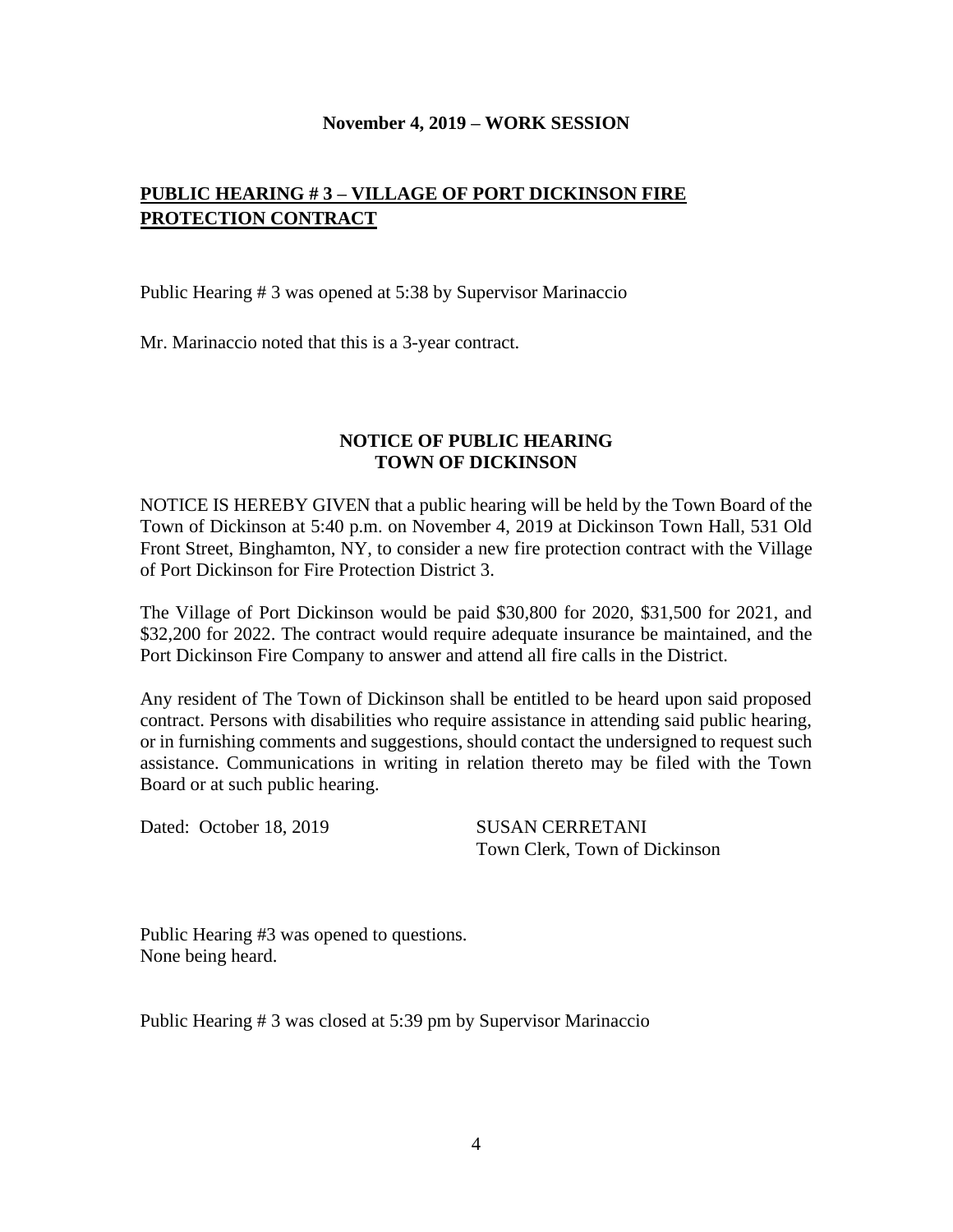#### **SUPERVISOR'S WORK SESSION REPORT**

- 1. **Speedway**: As many of you are aware, the gasoline tank replacement project at Speedway started up again about a week ago. A new work permit was issued by the town. I am not aware of a completion date.
- 2. The **AOTV** meeting that scheduled for Oct. 24 was cancelled due to the power outage. I did receive a call from a resident from the Town of Chenango claiming that the power outages are the fault of the Town of Dickinson. I was able to connect with the resident after several calls and we had a good conversation and hopefully, I convinced him that our town had nothing to do with the outage. The next meeting is November 21 at **My Uncles Place**, Joel Kie guest speaker.
- 3. The Energy Storage information meeting that took place on October  $21<sup>st</sup>$  at **Cornell Cooperative Extension** was well attended and the presentation was very informative. Besides myself, we had a very good town representation with members of the committee, town board, planning and zoning board in attendance. The battery storage tour in Ithaca will take place on Wednesday, November 6. We will be leaving from the Town Hall around 9:30 AM with the tour starting at 10:30 AM. We will tour 3 different sites with members of **NYSEG** and **Tesla** joining us. There are about 8 of us from the Town that are attending. We will report back to the town of what we learned.
- 4. Both Sue Cerretani and myself took part in the webinar for Grant Writing but due to the power outage that we had on October 24; we lost the connection about halfway through the webinar.
- 5. Joel and I took an inventory of items that may be salvaged from the **Sunrise Terrace Community Center**. Some items such as the two stoves and the refrigerator that is in the kitchen will be either sold or donated to another organization. We also are laying out plans for the demolition process with help from our attorney and engineer. I was on the Bob Joseph Show last Thursday and I announced the demolition besides discussing other issues and items. Kathy Groover is planning to send out a flyer to the Terrace residents announcing the demolition. I have spoken to many of the residents about our decision and there appears to be an understanding and acceptance of our decision. We received money from the County that covered the soil testing study and the cement work. I submitted a request for reimbursement of the cost of the storage shed. They are considering covering the demolition cost because there is Grant money left over.
- 6. I still need to schedule **Sexual Harassment Training** for those who were not able to attend our previous session. I will do in the next 2 weeks.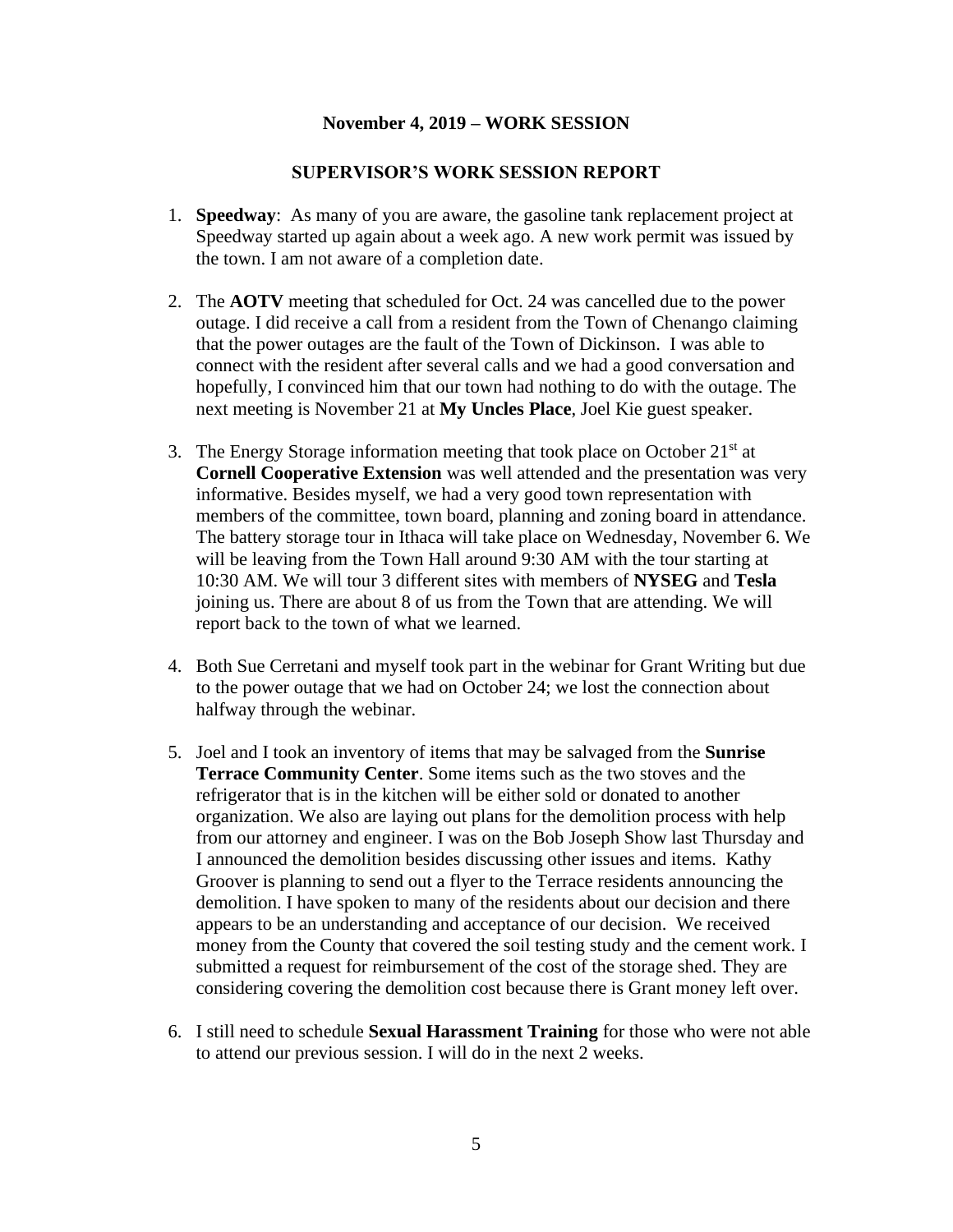### **SUPERVISOR'S REPORT CONTINUED:**

7. Next board meeting is Tuesday, November 12, 6:00 PM. Monday is Veterans Day.

## **ATTORNEY**

### **2020 BUDGET**

Attorney Catalano stated that we will have a resolution next week to adopt the **2020 Budget.**

## **VILLAGE OF PORT DICKINSON FIRE PROTECTION CONTRACT**

Attorney Catalano stated that we will have a resolution next week to accept the **Port Dickinson Fire Protection Contract.**

## **REPEAT OFFENDER LOCAL LAW**

Attorney Catalano stated that we will have a resolution next week to adopt the Local Law amending Chapter 462. Inspection fees for repeat offenders.

## **NORTH ELY STREET DEED**

Attorney Catalano heard back from opposing counsel whose client would rather have an easement on the North Ely Street property rather than deed it over to the Town. By law, if a property is land-locked they have an easement by necessity and categorized as a road by use. The Town has been plowing the road for more than 10 years therefore they have no reason to hand it over to the Town. Councilman Morabito stated that he would prefer a formal easement document drawn up for the record.

Attorney Catalano will get back in touch with opposing counsel to verify the status update.

## **PROPERTY NUISANCE AND ATTORNEY'S FEES**

Attorney Catalano has been working to resolve the property nuisance issues at the **Econolodge.** The board will have to schedule a resolution appointing Coughlin and Gerhart for attorney fees outside the retainer effective October 1, 2019.